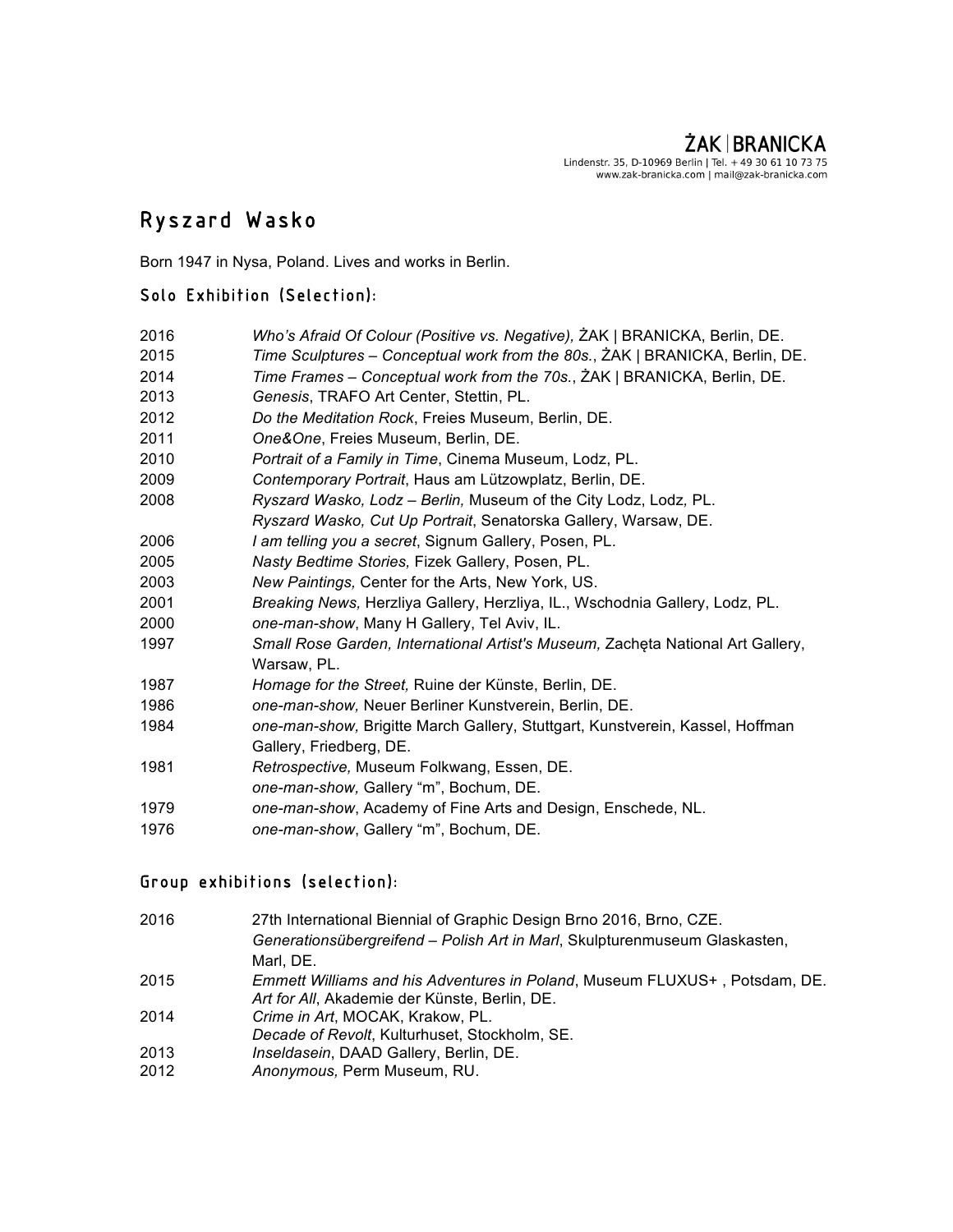| 2011 | Tür an Tür. Deutschland-Polen. 1000 Jahre Kunst und Geschichte, Martin<br>Gropius-Bau, Berlin, DE. |
|------|----------------------------------------------------------------------------------------------------|
|      | Community that came?, Museum of Art, Lodz, PL.                                                     |
|      | Ostalgia, New Museum, New York, US.                                                                |
|      | Polish Conceptual Photography, Freies Museum, Berlin, DE.                                          |
| 2009 | See This Sound, Lentos Museum of Art, Linz, AT.                                                    |
|      | Eye World, Triple Candie Gallery, New York, US.                                                    |
|      | Painting in Photography, Givatayim Theatre, Tel Aviv, IL.                                          |
|      | Passing Through, Kunstpunkt Gallery, Berlin, DE.                                                   |
|      | Paris Photo, Carrousel du Louvre, Paris, FR.                                                       |
| 2008 | Multikino, Tranzitdisplay, Prag, CH.                                                               |
|      | Time is always now, Gallery "m", Bochum, DE.                                                       |
|      | 1,2,3Avant-Gardes, Tate Modern, London, UK.                                                        |
|      | Yes, No? Other options, Art Sheffield 08, Sheffield, UK.                                           |
| 2007 | The Optical Edge, Pratt Manhattan Gallery, New York, US.                                           |
|      | Tents, Venice Biennale - Synagogue, Venice, IT.                                                    |
|      | Asteism, Center for Contemporary Art Ujazdowski Castle, Warsaw, PL.                                |
| 2006 | Image/Text, Tate Modern, London, UK.                                                               |
|      | Pioneering Artists' Video, Tate Modern, London, UK.                                                |
| 2005 | Open Systems, Tate Modern, London, UK.                                                             |
| 2004 | Biennale of Polish Art, Lodz Biennale 2004, Lodz, PL.                                              |
|      | The Workshop of Film Form, Electronic Arts Intermix, New York, US.                                 |
| 2003 | A History of Polish Avantgarde Film, MOMA, New York, US.                                           |
| 2002 | Classics & Pearls, Cinédoc, Paris, FR.                                                             |
| 2001 | Markers-Project, Venice Biennale, Venice, IT.                                                      |
| 2000 | From Here to There, Akademie Schloss Solitude, Stuttgart, DE.                                      |
| 1999 | Oreste Project, Venice Biennale - Italian Pavillion, Venice, IT.                                   |
|      | International Installation Triennale, Haifa Museum of Art, IL.                                     |
| 1998 | Personal Touch, Art in General Gallery, New York, US.                                              |
|      | The Bridge, Construction in Process VI, Melbourne, AU.                                             |
| 1997 | Another Language, Haifa Museum of Art, IL.                                                         |
|      | Alive Gallery, Zachęta National Art Gallery, Warsaw, PL.                                           |
| 1996 | Shattered Latitudes, Lombard Freid Gallery, New York, US.                                          |
| 1995 | Under One Roof, Podewil, Berlin, DE.                                                               |
|      | Co-existence, Construction in Process V, Negev Desert, IL.                                         |
| 1994 | Central Europe: Art from the 60s, Schüppenhauer Gallery, Köln, Kunsthalle der                      |
|      | Bundesrepublik, Bonn, DE.                                                                          |
|      | Milk, Volkskundemuseum, Munich, DE.                                                                |
|      | Medium Bild, Gallery T&A, Berlin, DE.                                                              |
|      | My home is your home, Construction in Process IV, Lodz, PL.                                        |
| 1991 | In-between Project, Venice Biennale - Turkish Pavillion, Venice, IT.                               |
|      | Farbe Gold, Künstlerhaus, Berlin, DE.                                                              |
|      | 37 Rooms, Kunstwerke, Berlin, DE.                                                                  |
| 1990 | Construction in Process III - back in Lodz, Lodz, PL.                                              |
| 1989 | Niemandsland, Kunsthalle, Recklinghausen, DE.                                                      |
|      | Balkon mit Fächer, Academy of Arts, Berlin, Kunsthalle DuMont, Köln, DE.                           |
|      | Berlin's Art Scene, Berlinische Gallery, Berlin, DE.                                               |
| 1988 | Berlin, Cultural City of Europe 1988, Berlin, DE.                                                  |
| 1987 | Zeitberliner, Gallery of the City Stuttgart, Stuttgart                                             |
|      | Homage to Joseph Beuys, Klaus Staeck Gallery, Heidelberg, DE.                                      |
| 1986 | Idee, Raum, Konstruktion, Kunsthalle, Bielefeld, DE.                                               |
|      | After Malevich Square, Wilhelm-Hack-Museum, Ludwigshaven, DE.                                      |
| 1985 | European Film Avant-garde 1960–1980 (tour-show), American Federation of Arts,                      |
|      | US.                                                                                                |